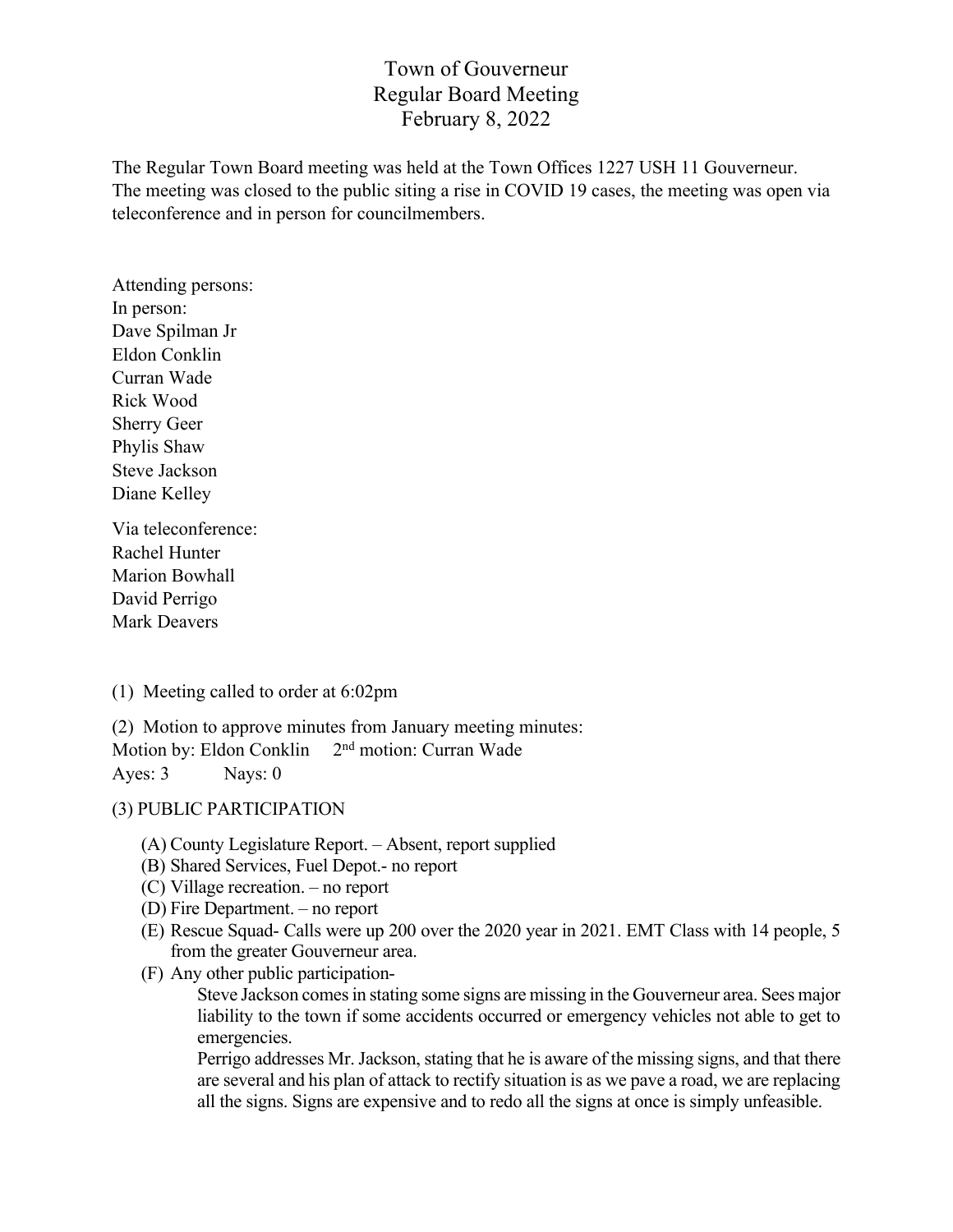# Town of Gouverneur Regular Board Meeting February 8, 2022

#### (4) OLD BUSINESS

- (A) Community Center Blood drive coming in February.
- (B) Shared service No update
- (C) Complete streets- No update
- (D) WGS Appraisal- no update
- (E) Motion to amend employee policy Motion by Curran Wade 2<sup>nd</sup> motion: Eldon Conklin Ayes: 3 Nays: 0
- (F) Any other old business- none

### (5) COMMITTEE REPORTS- No reports

#### (6) HIGHWAY DEPARTMENT

(A) Perrigo present, report supplied

### (7) DOG CONTROL OFFICER – Dan Moyer

(A) Not present- no report.

#### (8) CODE ENFORCEMENT & ASSESSMENT- Robert Wood/ Sherry Geer

- (A) Report- Wood present, report supplied. 2 new building permits issued.
- (B) Rescission of assessors' appointments- saved for next meeting, no quorum.
- (C) Discussion of assessor's cell phones- no resolution. To be discussed at another time.
- (D) Discussion to change permit fee schedule, to add for a solar panel description.

Motion to adjust permit fee schedule: Eldon Conklin 2<sup>nd</sup> motion: Curran Wade Ayes: 3 Nays: 0

#### (9) NEW BUSINESS

- (A) Justice Reports.
	- i. Letter from JCAP grant officially awarding us \$25,850.00
	- ii. 115 new cases \$5,495.15
- (B) Supervisor communication.
	- i. NYS Commerce US Census requesting to know any changes of Township borders, no.
- (C) Motion to extend Senior Citizen exemption auto renewal:
- Motion: Eldon Conklin 2<sup>nd</sup> Curran Wade Ayes: 3 Nays: 0 (D) Motion to correct budget line items: 1990.4A Contingent to 5680.1A Other transportation
	- Motion by: Curran Wade  $2<sup>nd</sup>$  motion: Eldon Conklin Ayes: 3 Nays: 0